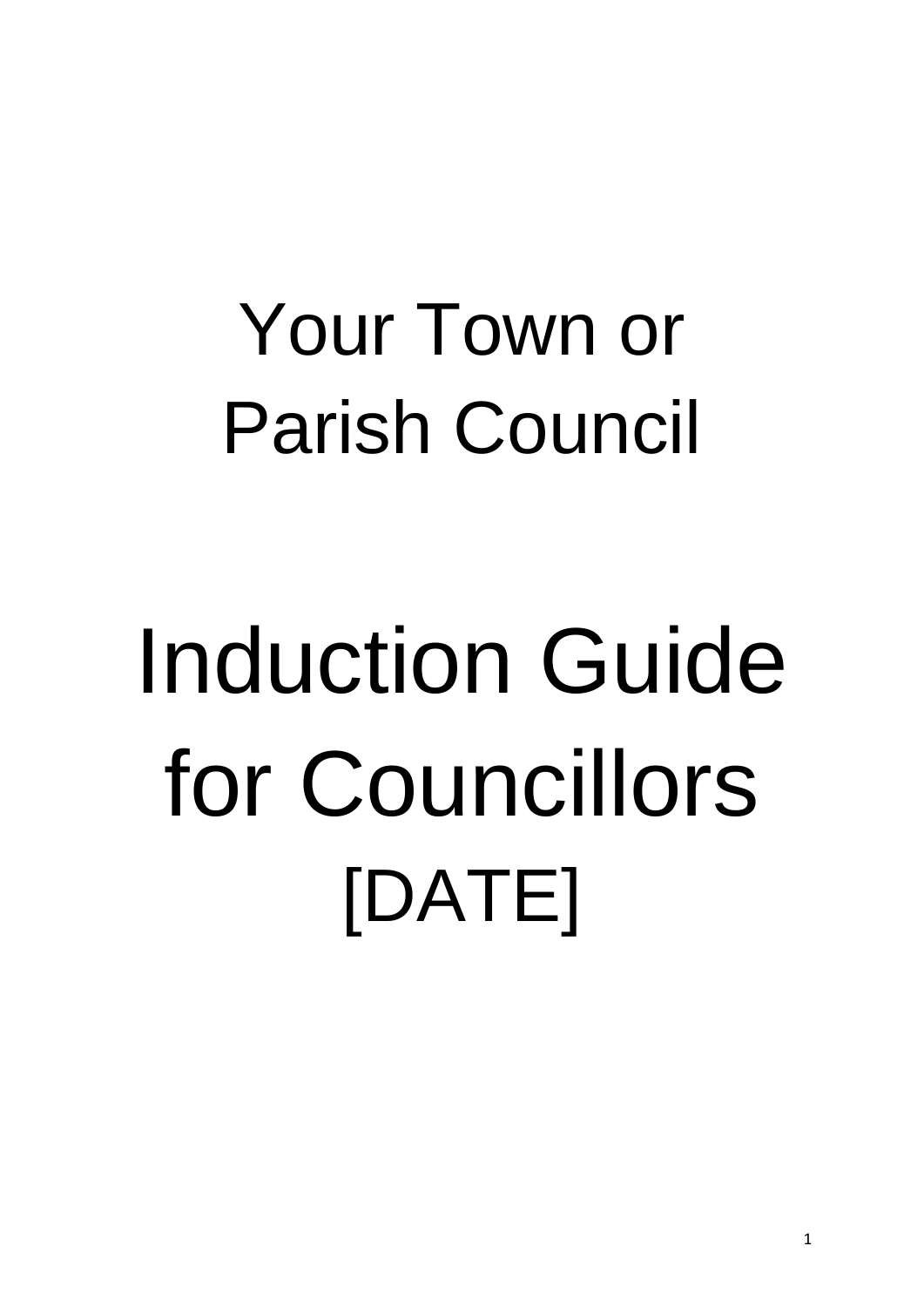| <b>CONTENTS</b>                                                        | Paragraph      |
|------------------------------------------------------------------------|----------------|
| Introduction to the Council                                            | 1              |
| <b>Contact Information</b>                                             | 1.1            |
| Roles and Responsibilities                                             | $\overline{2}$ |
| <b>Councillors' Duties</b><br>$\qquad \qquad \blacksquare$             | 2.1            |
| Councillors' Role<br>$\overline{\phantom{0}}$                          | 2.2            |
| What a Councillor cannot do<br>$\overline{\phantom{a}}$                | 2.3            |
| Role of the Clerk<br>$\overline{\phantom{0}}$                          | 2.4            |
| Role of the Chairman<br>$\blacksquare$                                 | 2.5            |
| Role of the Council as a Whole                                         | 2.6            |
| The Council as Employer<br>$\overline{\phantom{0}}$                    | 2.7            |
| Members' Code of Conduct                                               |                |
| Things a Councillor should not do                                      | 3.1            |
| The Decision Making Process                                            | $\overline{4}$ |
| <b>Powers and Duties</b>                                               | 4.1            |
| Meetings, Conduct of Business and Standing Orders<br>$\qquad \qquad -$ | 4.2            |
| <b>Council Meeting Agendas</b><br>$\overline{\phantom{a}}$             | 4.3            |
| Helpful suggestions for meetings<br>$\overline{\phantom{0}}$           | 4.4            |
| After the meeting - Council Minutes                                    | 4.5            |
| <b>Important Documents</b><br>$\overline{\phantom{a}}$                 | 4.6            |
| <b>Council Policies and Protocols</b>                                  | 4.7            |
| <b>Planning Matters</b>                                                | 5              |
| Dealing with Public Money                                              | 6              |
| <b>Budget and Precept</b>                                              | 6.1            |
| Handling Information<br>$\overline{7}$                                 |                |
| 7.1<br>Freedom of Information and Publication Scheme                   |                |
| 7.2<br>Data protection                                                 |                |
| 'Need to Know'                                                         | 7.3            |
| Confidential information<br>$\overline{\phantom{a}}$                   | 7.4            |
| Defamation and Privilege<br>$\overline{a}$                             | 7.5            |
| Press, Media and Local Newsletter                                      | 7.6            |
| <b>Members Services</b>                                                | 8              |
| Allowances                                                             | 8.1            |
| Training and Development                                               | 8.2            |
| Managing Risk                                                          | 9              |
| 9.1<br>Insurance                                                       |                |
| <b>Local Council Awards Scheme</b>                                     | 10             |
| Useful contacts and sources of advice                                  | 11             |
| <b>Useful Publications</b>                                             | 12             |
| List of Appendices                                                     | 13             |

**NB. Highlighted words in the following document are referred to in the appendices**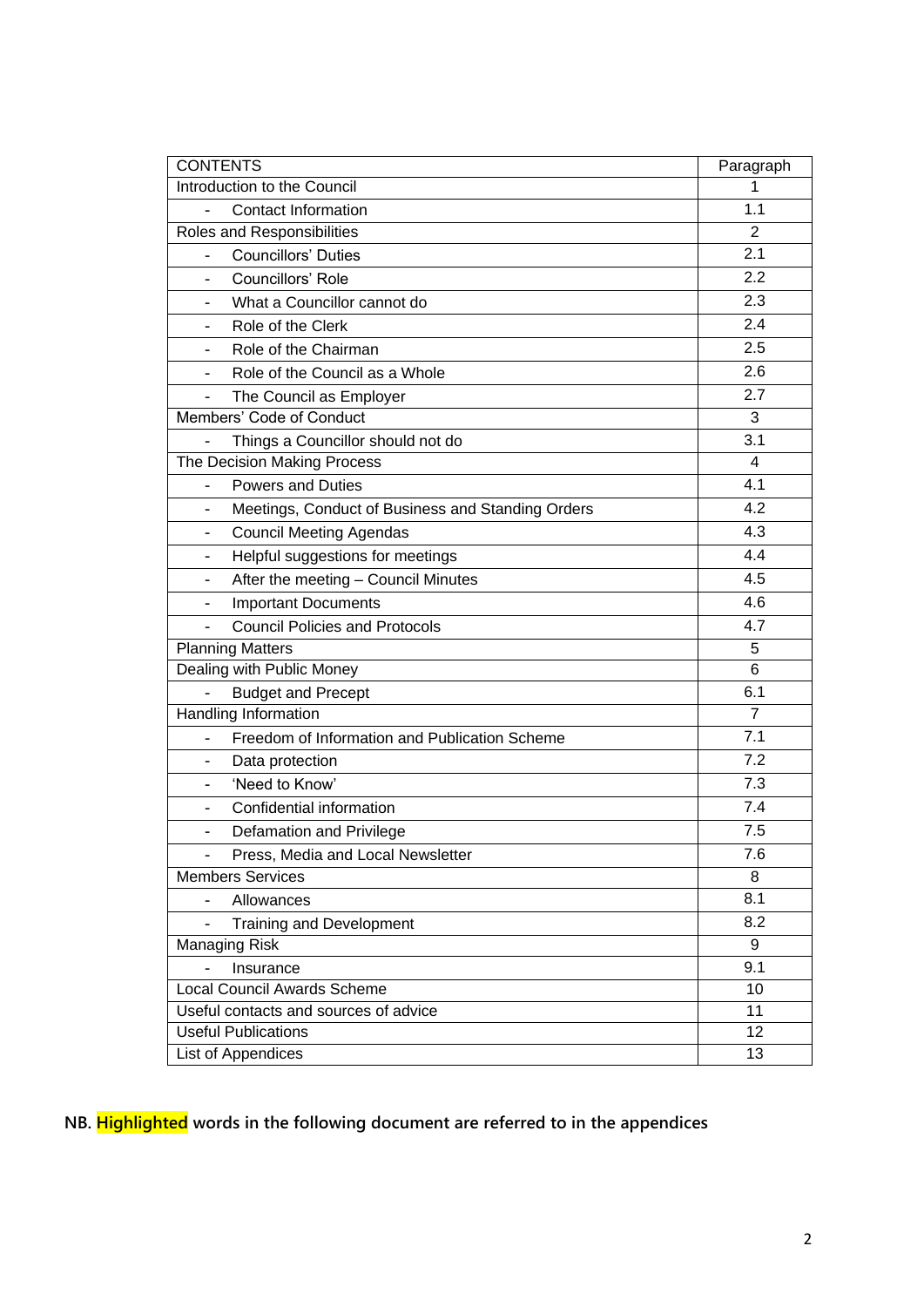### **Welcome**

Congratulations on your election or co-option and welcome to the Parish Council.

You are now a part of the democratic framework in the [district of *TwoTier* and county of *Unitary or Onetier*] representing your community at the grass roots level.

This Guide is to help you through the early stages of working with council colleagues and the parish council staff.

In order to take up council duties all parish councillors are required to complete the following forms:

- Declaration of Acceptance of Office which will be provided to you by your Clerk, and must be completed as soon as you are elected or at least before you take your seat at the first meeting of the council. If you are not present for that first meeting the Council may agree to allow you to make the declaration at a later date: and
- Register of Members' Disclosable Pecuniary Interests (see paragraph 3, page 7)

You will also be provided with a copy of the council's

- Code of Conduct (see paragraph 3, page 7) and
- Standing Orders
- **•** Financial Regulations

#### **1.0 Introduction to the Council**

Your Town or Parish Council is made up of x no. Councillors who are elected to represent the civic parish of Your Town or Parish. The total electorate of the parish as at January 2019 is **[XX]** electors.

The council's main source of income is known as the 'precept' which is collected by the Billing Authority, *TwoTier* District Council, as part of the Council Tax. From 1st April 2019 the annual amount payable by the average Council Tax band D household in this parish is [*£61.04*] which contributes to the overall precept amount for the year of [*£60,680*]. (Nationally the average precept figure for 2018/19 is £64.05).

Local Councils are an essential part of local democracy acting on behalf of the wide variety of communities they represent by:

- Giving views, on behalf of the community, on planning applications and other proposals that affect their area
- Providing services and undertaking projects and schemes to benefit local residents
- Working in partnership with other bodies to achieve benefits for the parish
- Alerting relevant authorities to problems that arise or work needing to be done.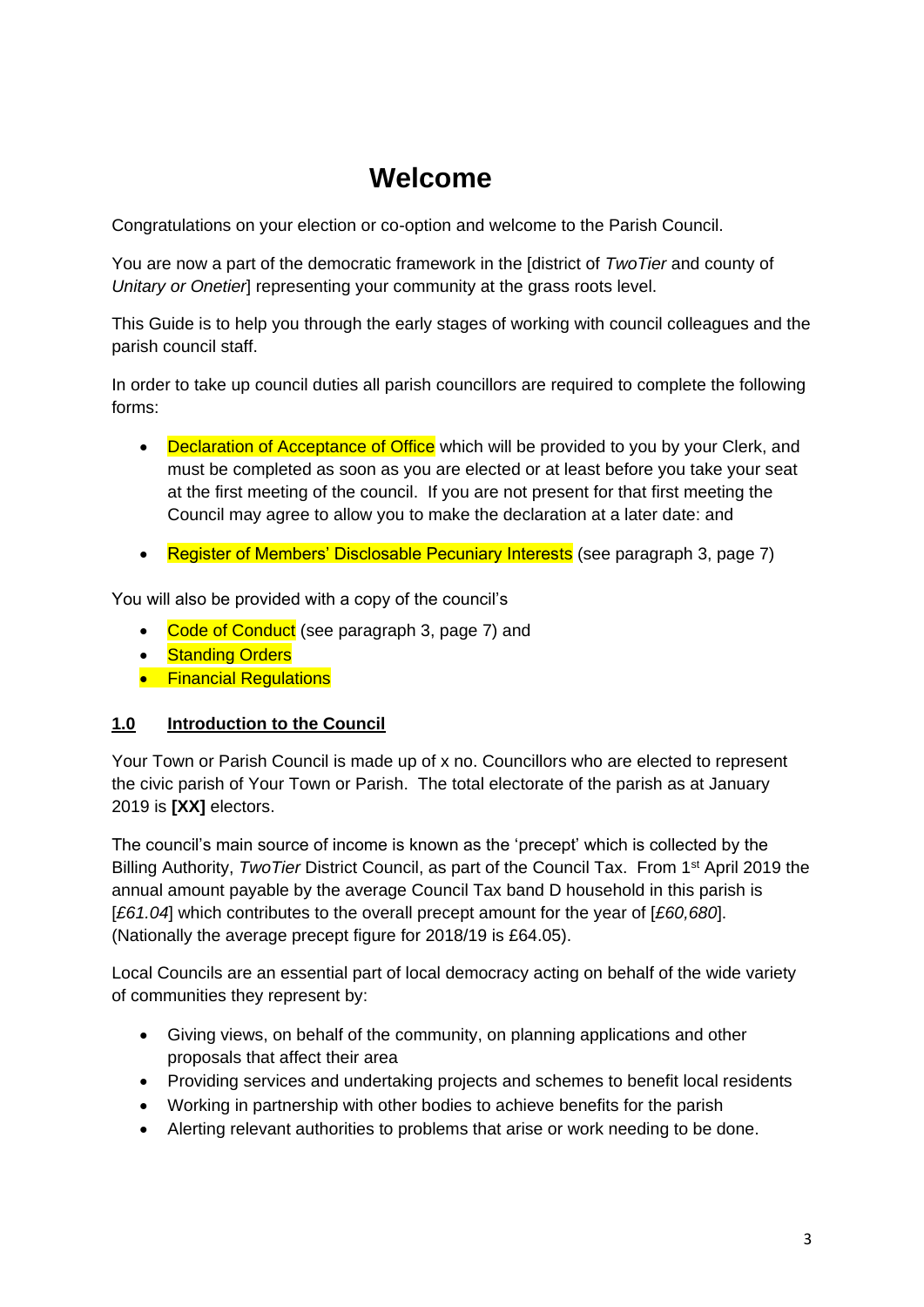#### **1.1 Contact Information**

Councillors should be aware of the various ways to contact the clerk, what access they have to the clerk's office and that they can accordingly signpost the public. See also the attached sheet listing notable **Contact Information** at appendix A.

| e-mail:  | [clerk@Your Town or Parish-pc.gov.uk]               |
|----------|-----------------------------------------------------|
| website: | [http://www.Your Town or Parish-pc.gov.uk]          |
| phone:   | [0123 456 7890 (landline) or 07490 906282 (mobile)] |

by post: [80 Oxbow Lane, Your Town or Parish, Onetiershire ON14 8NF]

The Clerk is paid to work for [XX] hours per week and is available in the office between [10am – 2pm Monday to Thursday and between 2pm – 4pm Thursdays].

#### **2.0 Roles and Responsibilities**

It is helpful for all councillors to understand their roles and responsibilities (set out below) to avoid any misunderstandings at a later date.

Councillors bring different skills, have different attitudes and give different reasons for wanting to be a councillor, but all need to work as an effective team with the Chairman as team leader.

The Clerk will provide advice and implement the council's decisions. The Clerk, whose statutory title is 'proper officer', is answerable only to the Council acting as one body, the employer. The Clerk may also hold the statutory position of Responsible Financial Officer (RFO or 'Section 151 Officer'). See also para 2.4 below.

The advice of the Clerk / RFO / s151 Officer is important and he/she should always be a councillor's first point of contact.

#### **2.1 Councillors' duties**

As a councillor you have the following duties which are set out in law:

- You must, within 28 days of taking office, sign a Declaration of Acceptance of Office, agree to abide by the council's adopted Code of Conduct, and register any Disclosable Pecuniary Interests.
- You must attend meetings when summoned to do so and have sole responsibility for disclosing any pecuniary interests before an item is discussed.
- You must inform the clerk of an intended absence in order that it can be recorded and approved. If a member does not attend any meeting of the Council, Council Committee or Sub-committee, or does not carry out an executive function as a member, for six consecutive months he/she automatically ceases to be a member of the authority.

If a member has special reasons for not being able to attend meetings there may be circumstances under which the council can extend the period. The Council can only extend the period before the six months have elapsed.

- You are entitled to vote at meetings
- You can resign at any time by giving written notice to the Chairman.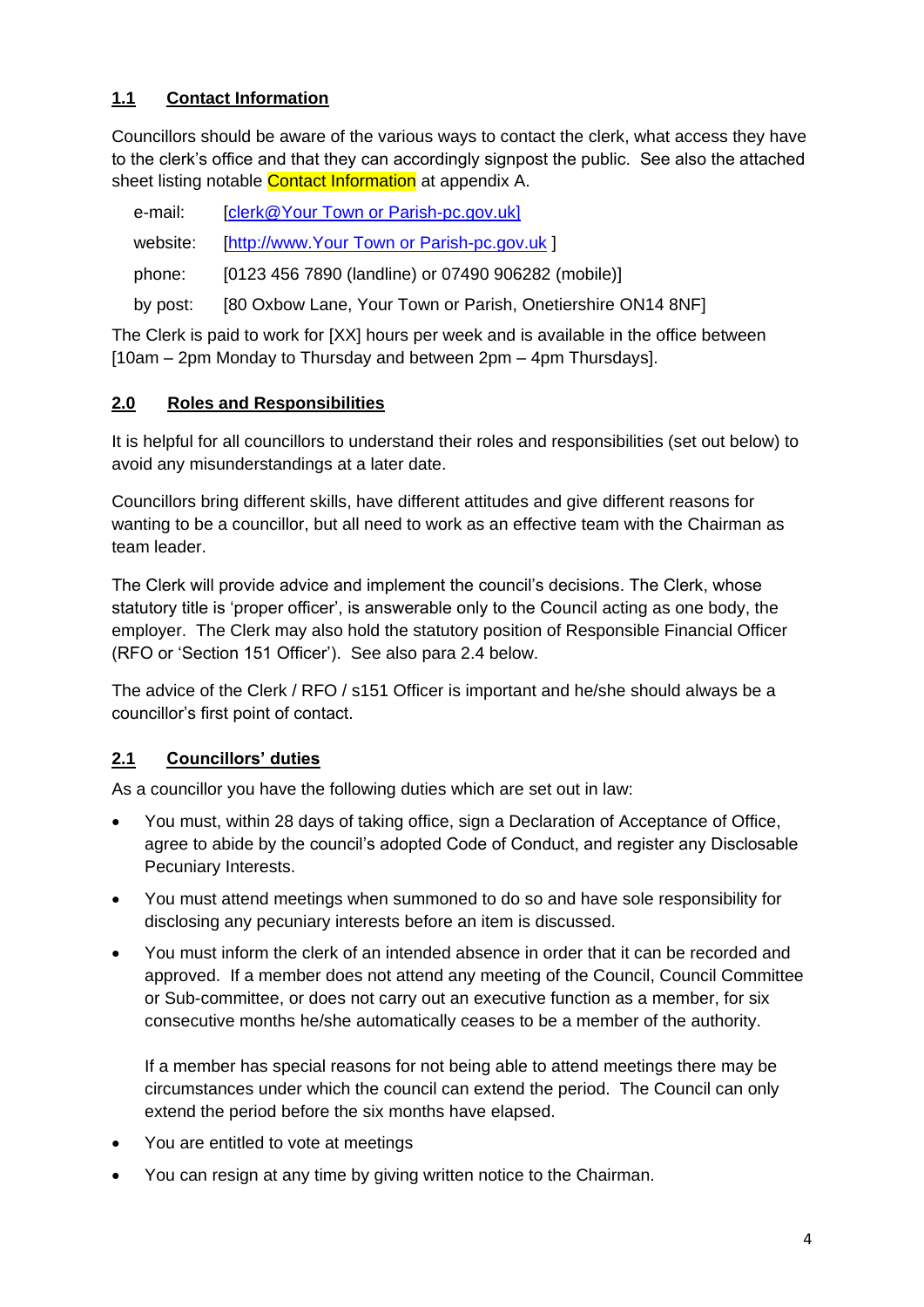#### **2.2 Councillors' Role:**

- To set the council's budget and thereby the precept
- Develop policy and make policy decisions
- Represent the community by protecting and promoting community interests
- Act as custodian to the public purse
- Abide by the Council's Code of Conduct
- Act collectively as employer

#### **2.3 Beware of what a Councillor cannot do!**

A Councillor on his/her own cannot:

- Make a decision on behalf of the Council
- Instruct the Clerk or staff in their duties
- Write to the press on council matters as if he/she is authorised to do so
- Represent the Council as and wherever they wish
- Resign by walking out of a meeting. (A resignation must be in writing addressed to the Chairman).

#### **2.4 Role of the Clerk**

The Clerk is the professional officer employed by the Council to provide professional advice and administrative support. The Clerk prepares the council for taking decisions, before, during and after meetings, implements decisions and protects the Council as a Corporate Body. Responsibilities range across organising meetings and events, managing sites, facilities, staff and finance, to marketing, negotiating and public relations.

The 'qualified' Clerk will have obtained the Certificate in Local Council Administration (CiLCA) as a minimum. The Society of Local Council Clerks (SLCC) provides a valuable support network for clerks, as well as training and advice.

#### **2.5 Role of the Chairman**

The Council *must* have a Chairman, responsible for ensuring that proper decisions are taken in council meetings, that meetings run smoothly and on time. The Chairman ensures that all councillors have the opportunity to speak at meetings and that procedure is followed in accordance with Standing Orders. If, during the meeting, there is a tied vote the Chairman can use a casting vote to decide the question.

The Chairman is often the public face of the council, representing the council in a civic capacity and sometimes speaks on behalf of the council.

The Chairman is elected at the Annual Parish Council Meeting, which, for all town and parish councils, is always held in May.

#### **2.6 Role of the Council as a Whole**

The Council is a corporate body, a legal entity separate from that of its members. Its decisions are the responsibility of the whole Council. The Council has been granted powers by Parliament including the important authority to raise money through taxation (the precept) and a range of powers to spend public money.

Services can include involvement in traffic calming, community safety, street lighting, playing fields, rights of way, allotments, cemeteries, litter, war memorials, seats and shelters.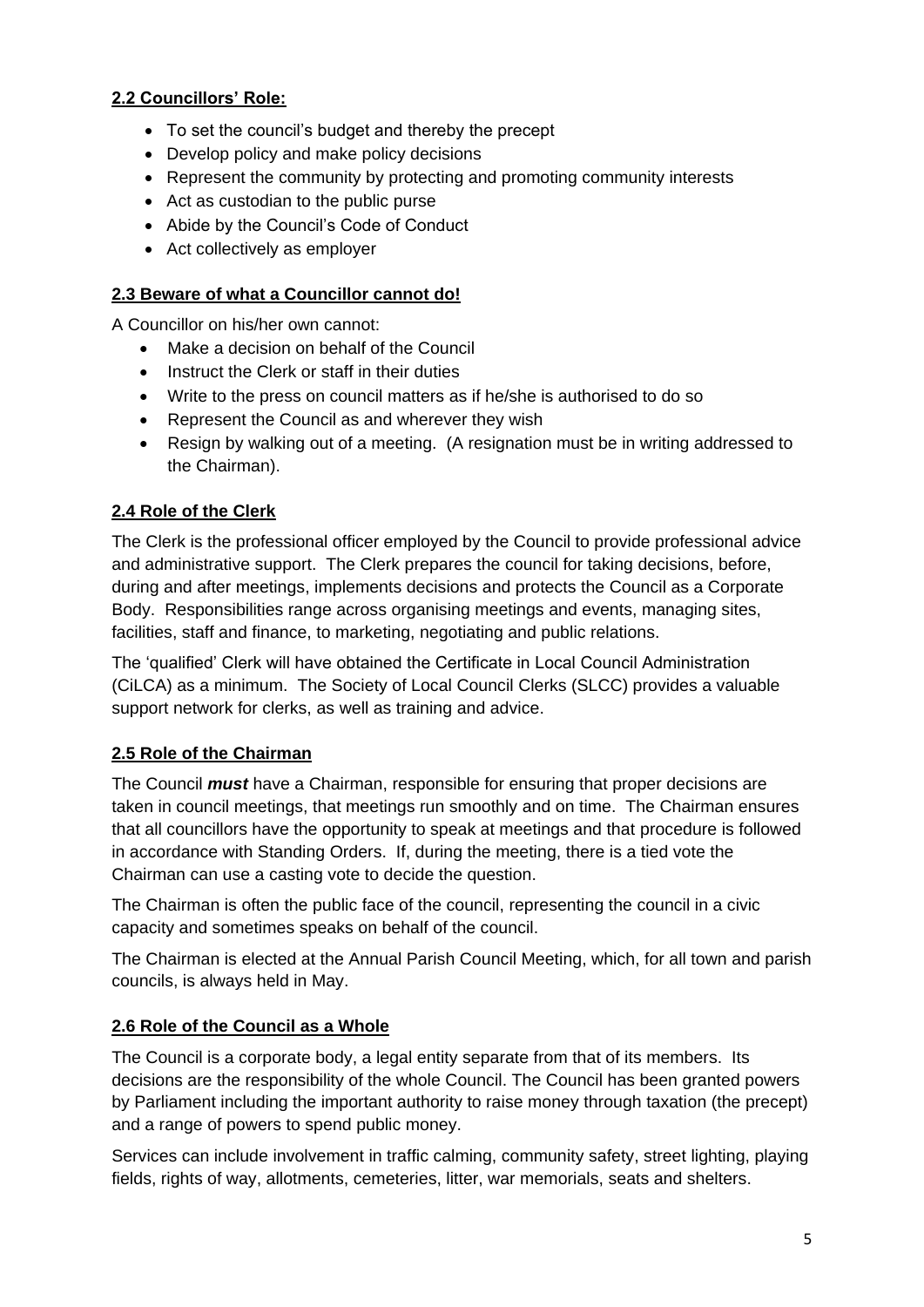The Planning Authority (your district council) will consult the Parish Council on any planning applications arising within the parish, upon which the Parish Council may comment.

The services currently undertaken here at [Your Town or Parish] Council include:

- *[Footway lighting (58 lighting points)*
- *Provision and maintenance of Play Park, including play equipment*
- *Provision and maintenance of Playing Field, including play equipment*
- *Lengthsman scheme (delegated by the County Council)*
- *Maintenance of grass verges within Your Town or Parish 'village'*
- *Planters at the entrances to Your Town or Parish village and in Oxbow Road*
- *Use, care and maintenance of four notice boards (3 in Oxbow Road and one in the car park to Your Town or Parish playing field)*
- *A newsletter issued twice a year (and space in 2 editions of parish magazine)*
- *Provision and maintenance of parish council website*
- *Liaison with community service officers*
- *Provision of grant funding where relevant to the parish*
- *Comment on notified planning applications and local development*
- *Provision of highways bench seating at various sites*
- *Annual Christmas lights and Switch-on event*
- *Support for the village businesses and community groups*
- *Liaison with community stakeholders ]*

#### **2.7 The Council as Employer**

Councils often have to deal with a range of employment issues which require clear and straightforward employment policies and procedures that help to deal with employment issues quickly, fairly and consistently.

The Clerk is employed by the Council and answers to the Council as a whole. The Clerk manages any other staff that may be employed by the Council. No one Councillor can act as the line manager of either the Clerk or other employees. These rules and principles should build on mutual respect and consideration between the Clerk and the Council.

Employment-related policies include: Dignity at Work - Member/Officer Protocol; Delegation to the Clerk; Disciplinary Procedure; Employee Appraisal; Training Policy; Health & Safety at Work. The Clerk has a contract of employment based on the NALC/SLCC model.

#### **3.0 Councillors' Code of Conduct**

Under the Localism Act 2011 and the Relevant Authorities (Disclosable Pecuniary Interests) Regulations 2012, members of Parish and Town councils are required to register their and their partner's disclosable pecuniary interests in a register held by the Monitoring Officer at [*TwoTier*] District Council within 28 days of becoming a member or co-opted member. Provisions in relation to Disclosable Pecuniary Interests are enforced by criminal sanction that came into force on 1 July 2012. A copy of the register is available from the District Council for public inspection and is published on their website, with a link to the parish council's website.

The Parish Council, in accordance with the Localism Act 2011, Section 27, adopted a Code of Conduct which took effect on 1 July 2012 to promote high standards of behaviour by its members whenever they conduct the business of the Council, or when they claim to act or give the impression of acting as a representative of the Council.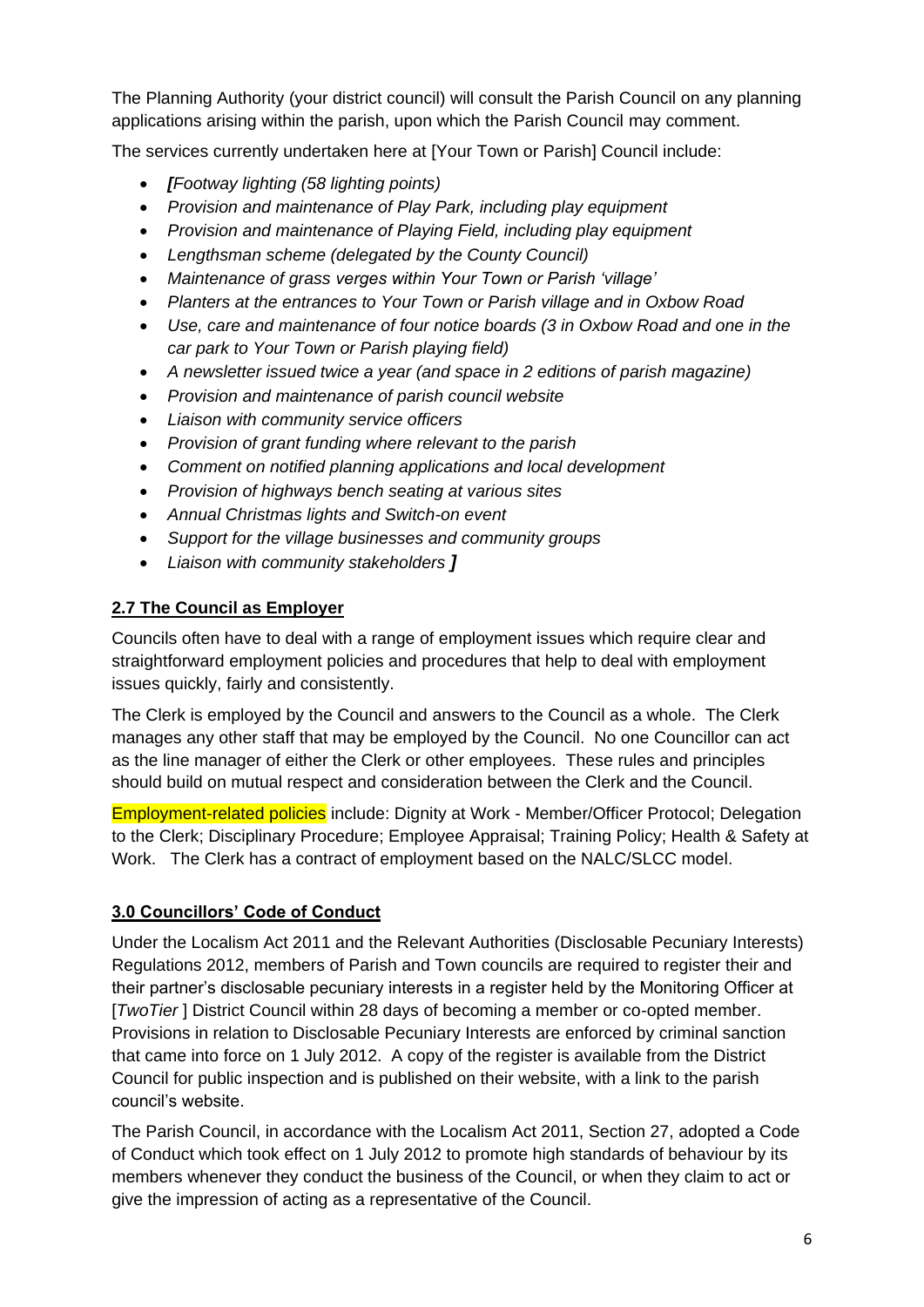The Code is based on the Nolan Principles of Public Office which include selflessness, integrity, objectivity, accountability, openness, honesty and leadership.

A copy of the Code of Conduct with a Register of Disclosable Pecuniary Interests Form and an **Application for Dispensation** is attached at Appendix B.

Members are asked to familiarise themselves with their obligations under the Code, what interests to declare and how to declare them, how to apply for a dispensation, and what to do if you are offered gifts or hospitality; see the information on *Interests*, appendix B5.

#### **3.1 Things a Councillor should not do**

It is important for councillors to be aware that they must not:

- Bring their council or office into disrepute
- Misuse their official position to their own advantage or to the advantage or disadvantage of others
- Unduly influence any person who works for the council
- Stop somebody seeing or getting copies of documents they are allowed to have;
- Misuse council resources or authorise their misuse, in particular for any party political purposes.

#### 4**.0 The Decision Making Process**

Council meetings are where councillors play their part as decision makers. They are formal events where the public and press have a right to observe how the Council operates, the exception being when sensitive matters are discussed such as legal, contractual or staffing matters.

Decisions are often called 'Resolutions' and these are mostly made by the full Council, please remember these are corporate decisions. Decision-making can be delegated to Committees where they exist and sometimes to the Clerk.

The Annual Parish Council Meeting takes place in May and in an election year (ie every 4 years) the council must meet on or within 14 days following the fourth day after the day of the election. There must, by law, be at least 3 other Council meetings in the year and at **[**Your Town or Parish**]** there is one full council meeting held every month except in August and December. The meeting schedule is set at the Annual Parish Council meeting.

The Annual Parish Meeting takes place on any date between 1 March and 1 June inc. This is not a council meeting, but it is hosted by the Parish Council as required by law; it is an opportunity for parish electors to speak and set the agenda to consider local issues.

#### 4.1 Powers and Duties

Parish Councils can take part in, and pay for, a wide range of activities that are allowed for by various Acts of Parliament. There is a useful reference list in '*The Good Councillors*' *Guide*' a copy of which may be provided with this Introduction folder and is available online via: [www.nalc.gov.uk](http://www.nalc.gov.uk/) and the county association.

Unless General Power of Competence (see below) applies, councils wishing to incur expenditure on doing something that is not legally specified via any of the various Acts of Parliament, have a 'Section 137' power (*Local Government Act 1972, s137*). This allows the council to spend up to a certain amount on a service that benefits the community as a whole. The total amount for one year is calculated as £x per elector; for 2021/22 £x is £8.41.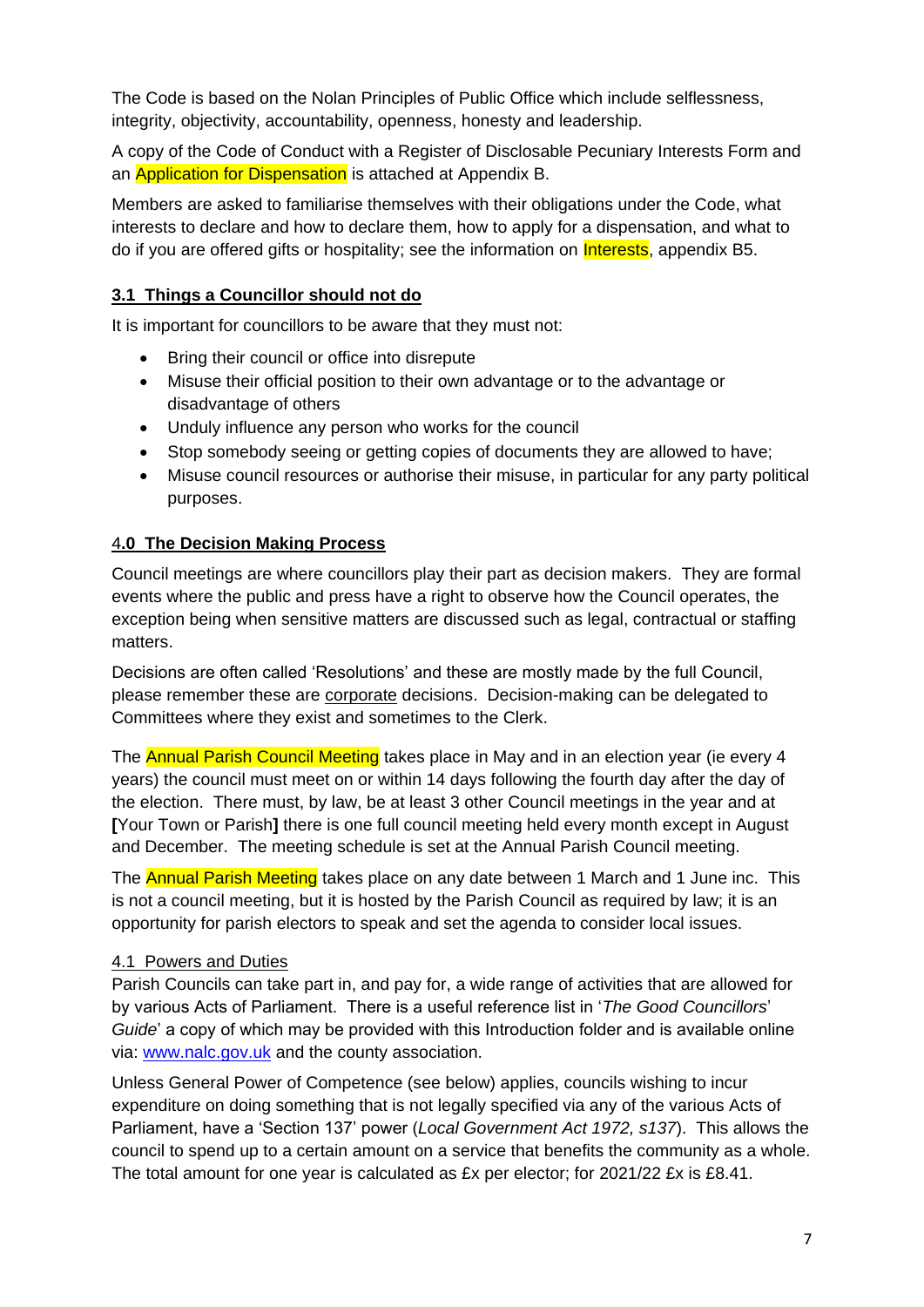Under the Localism Act 2011 local councils are being encouraged to take over more services and have the right to challenge and bid for community assets. In addition, the General Power of Competence is a new power of first resort that allows eligible parish councils in England to do "anything that individuals generally may do".

The general power aims to give councils more freedom to work together with others in new ways to drive down costs and increase their confidence to work creatively and innovatively to meet local people's needs.

To be eligible to use the General Power of Competence the two mandatory requirements are that:

- 1) Two-thirds of members must have been elected; and
- 2) the Clerk must be qualified to CiLCA standard.

**[**At its meeting in June 2014 Your Town or Parish Parish Council agreed to adopt the General Power of Competence. The decision to adopt was re-visited after the election in May 2015 and agreed (minute no. 15/05/07(v) refers); it was reviewed again in May 2019 (minute no. 19/05/07(iii) refers) and is due for further review in May 2023.**]**

#### **4.2 Meetings, Conduct of Business, Standing Orders**

Rules about the way meetings must be run, some of which are set by legislation, are contained within the Council's Standing Orders, a copy of which is at Appendix C.

Standing Orders set out the order of business, rules about debate, voting requirements, and the procedures for public participation. Members are asked to read Standing Orders to ensure they are aware of the protocol on the conduct of meetings. **[**Your Town or Parish**]** Council Standing Orders are reviewed annually at each Annual Parish Council meeting.

#### **4.3 Council Meeting Agendas**

At least three clear working days before a meeting a public notice of the meeting will be placed on the Council's notice boards and on the website.

At the same time, the agenda will be emailed to members along with a summons to attend detailing the date, time and place of the meeting. The agenda and associated papers will also be uploaded to the parish council's website. Topics requiring a decision cannot be added to an agenda after it has been issued.

**[**The agenda is also sent by email to the county and district councillors for the parish and to community representatives such as the police support officers, parish paths warden along with an invitation to attend to present a report on their respective roles.**]**

Members are advised to either request a paper copy of the agenda and associated reports from the Clerk, which will be available to collect from the parish council office or to pick up at the meeting, or to print off their own copy to bring to the meeting.

If you wish to raise an item for inclusion on the agenda, contact the Clerk with details at least 2 weeks before the meeting.

It is the responsibility of the Clerk, often in consultation with the Chairman, to set the agenda and as much information should be provided to members to ensure good decisions are made. Agenda items headed 'Matters Arising' or 'Any Other Business' do not give sufficient information on which to make decisions. Councillors should not be expected to make sudden decisions and should not decide on expenditure without sufficient warning, research or preparation.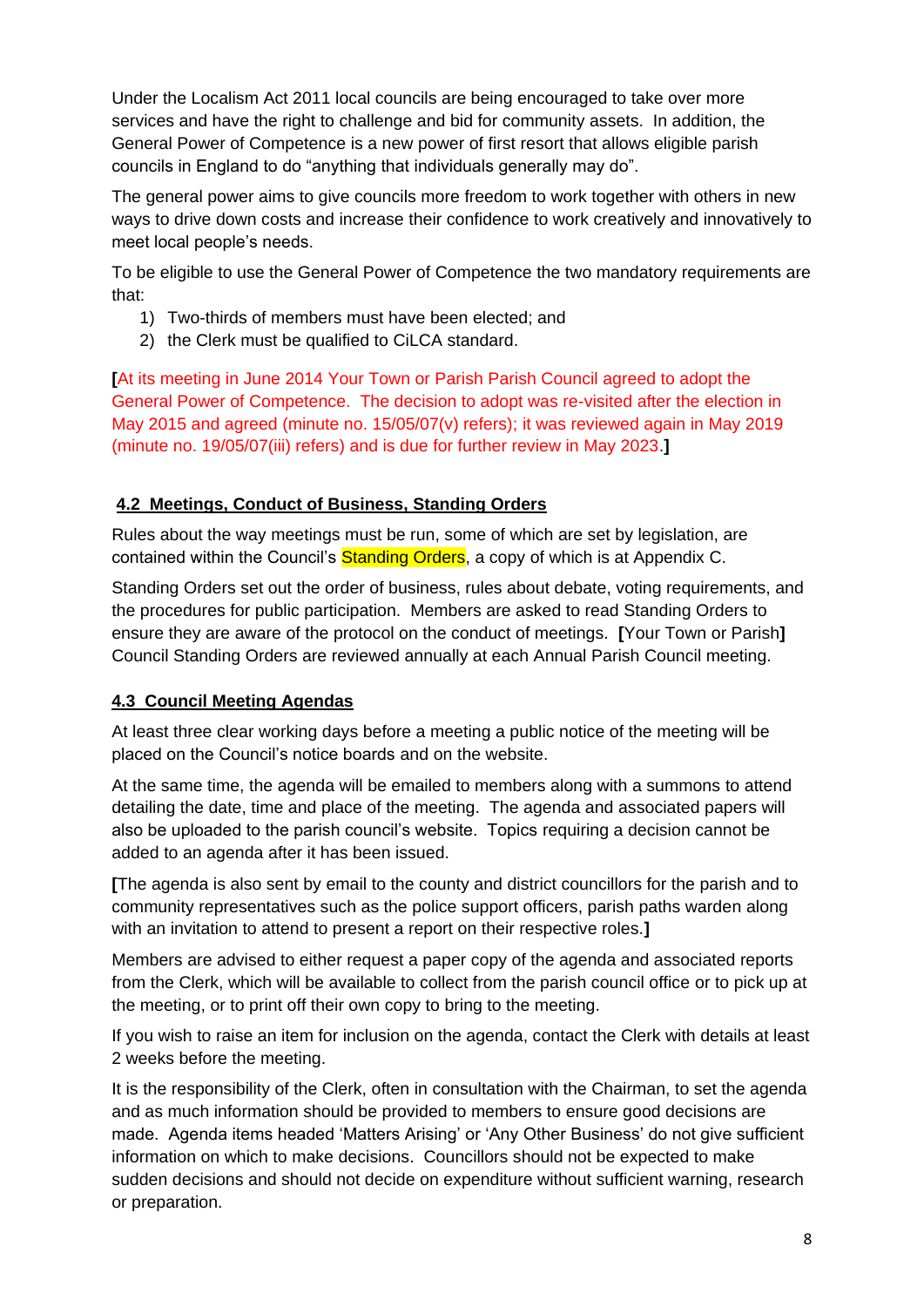#### **4.4 Helpful suggestions for Meetings**

Agendas and Reports

- Upon receipt read the agenda and associated reports to identify key items.
- Make sure that you understand what actions are being proposed.
- Think about what the result will be if those actions are taken.
- Are the costs involved iustified?
- Think about whether there are any alternatives that could be explored.
- If you have any questions, please contact the Clerk or the Chairman or the author of the report – preferably before attending the meeting.

#### **In the Meeting**

- Having read the Agenda and its associated reports in advance of the meeting as the advice set out above, then….
- Identify the areas where you feel you have a contribution to make.
- Prepare yourself check your facts, the background; ask for an explanation from your Clerk and/or fellow Councillors.
- Read your Standing Orders so that you understand the procedure; if in any doubt, please ask your Clerk.
- Remember it is your duty alone to declare an interest and if in any doubt check with the Clerk on the best course of action. It's all about public perception – so if a member of the audience in full possession of the facts believes your interest is so great it is likely to prejudice good decision-making, then you should declare!
- If possible, tell the Chairman in advance that you wish to speak and on which Agenda item.
- Be prepared to intervene on other items often debates will lead into unexpected territory which may be of particular interest or relevance to you and your constituents.
- Remember not to confine yourself to the Ward which you represent. Consider the parish area as a whole.
- Beware the law of defamation!

#### **Apologies for Absence**

You have a duty to attend but if something crops up and you cannot attend then notify the Clerk as soon as possible so that your apology and reason can be recorded in the minutes. If you fail to attend meetings for six months, without formal council approval, you are disqualified and cease to be a councillor.

#### **4.5 After the Meeting – Council Minutes**

It is the responsibility of the Clerk to write the minutes as the legal record of the Council's decisions which are confirmed by Council resolution and signed by the Chairman at the next ordinary meeting. No discussion can take place on the minutes, only their accuracy.

Minutes should contain a heading and a decision at the very least. They are not meant to be a verbatim record of discussions, but the clerk is likely to minute any advice given. Councillors can request that their comments be recorded in the minutes and may also call for a recorded vote to be taken (see Standing Orders, SO3r).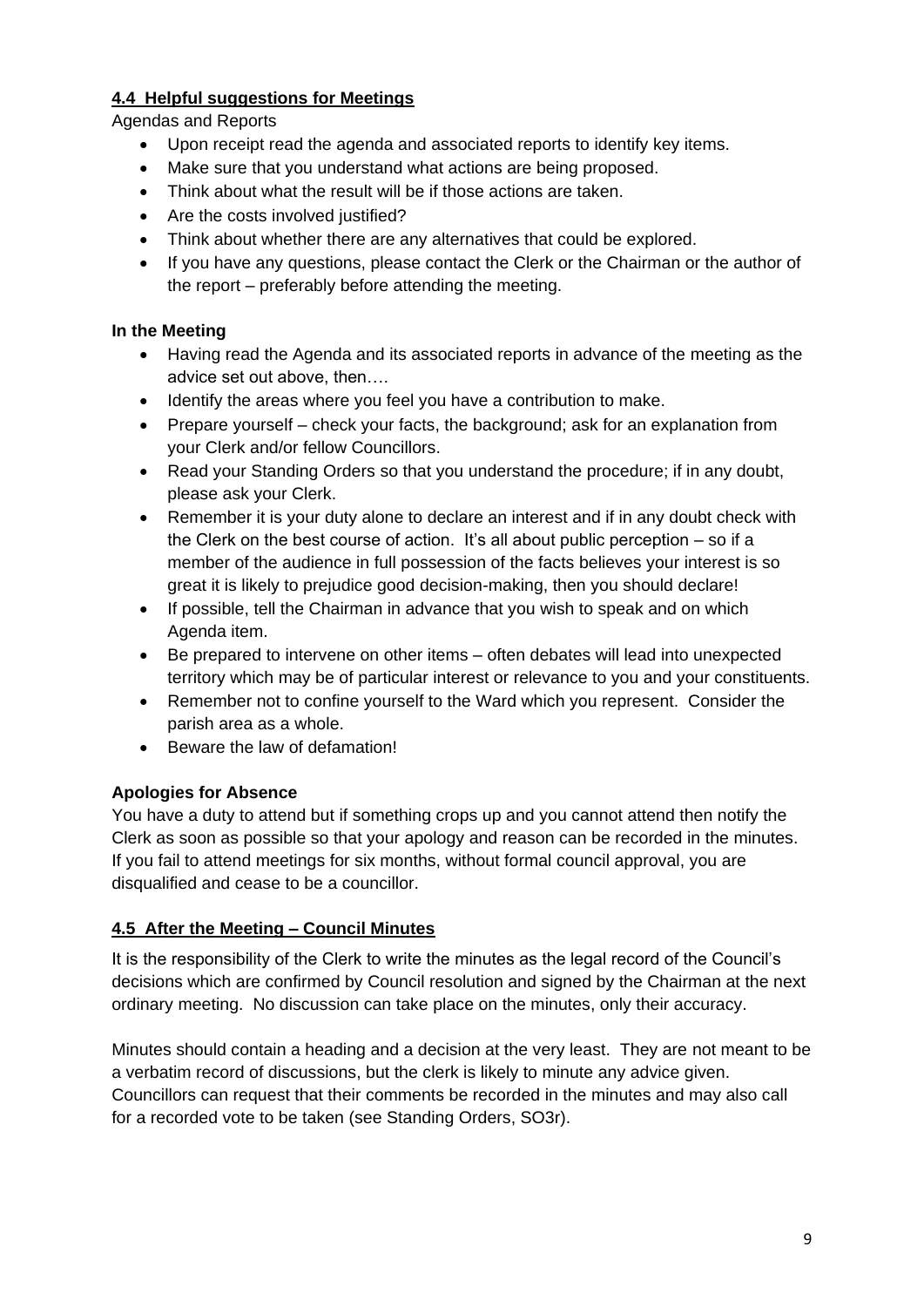#### **4.6 Important Documents**

The following are important documents that councillors should be able to reference in the decision-making process:

- Standing Orders (appendix C)
- Financial Regulations (appendix D)
- Budget for the current year and any projected financial planning (provided monthly with agenda)
- Parish Map (provided by e-mail, for internal use only)
- Parish Plan / Neighbourhood Plan (appendix E)
- Local District Plan (on *TwoTier* DC website)
- Minutes of previous meetings (on parish council website)
- Asset Register (appendix D3).

Also available for Councillors to view upon application to the Clerk:

- Insurance policy
- Any lease agreements
- Schedule of any council fees and charges

The Parish Council strives to work openly and transparently. To this end we have a Publication Scheme that sets out what information is available to the public and how to get it, see paragraph 7 below and appendix F.

We are also subject to the Transparency Code for Smaller Authorities, issued by the Department for Communities and Local Government 2014. This sets out the minimum information that the parish council must publish online.

#### **4.7 Council Policies and Protocols**

The Council has also adopted policies/protocols which can be viewed online via the parish council's website; they are also available from the Clerk as paper copies or via e-mail

- Balances and Reserves
- Community Engagement
- Complaints procedure
- Councillor Training
- Data Protection
- Donations
- Freedom of Information
- Grievance and Disciplinary
- Health and Safety
- Internet and e-mail acceptable use
- Investment
- Press and Media
- Risk Assessment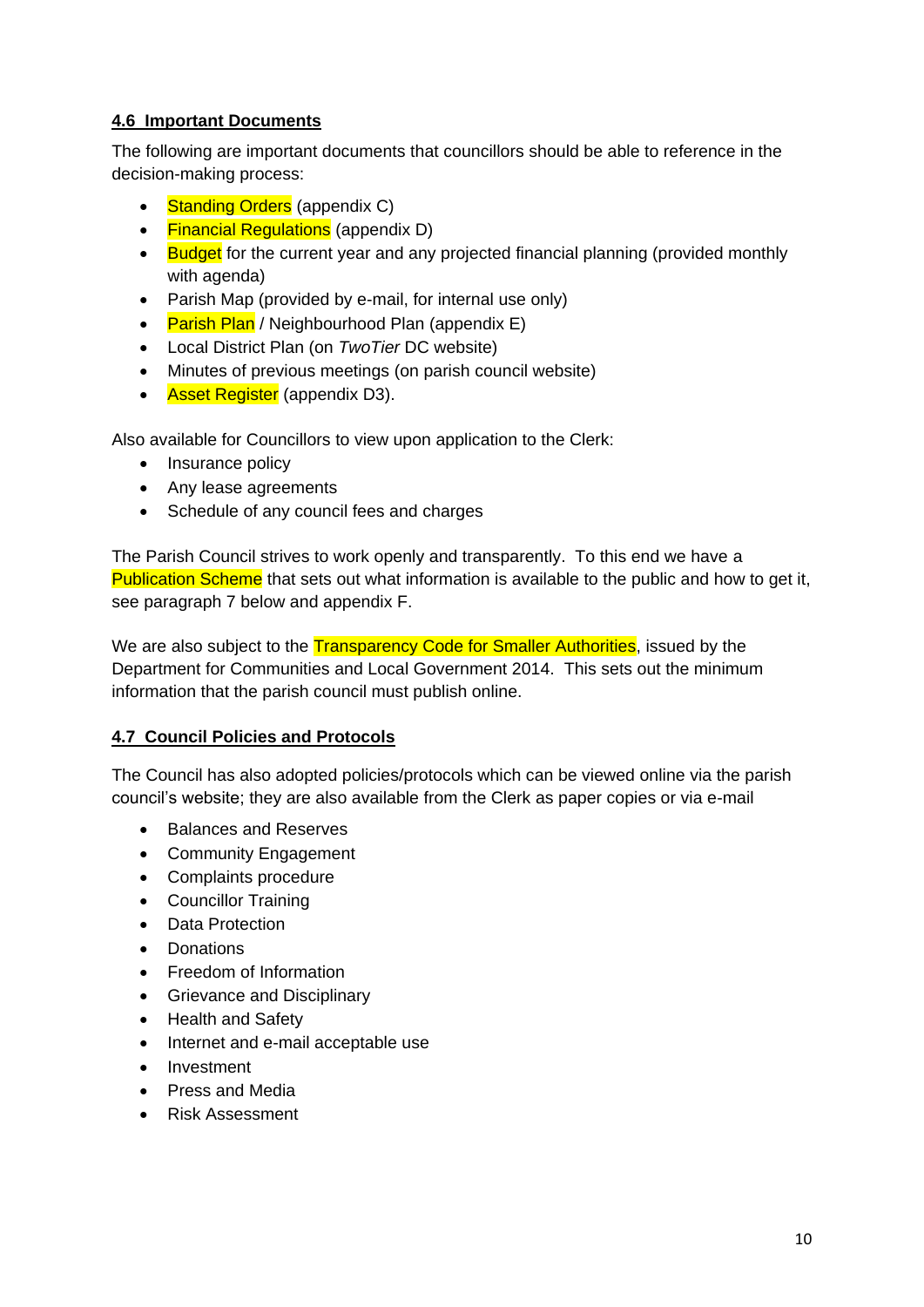#### **5.0 Planning Matters**

Being involved in planning is an important activity for local councils. The Planning Authority, **[***TwoTier]* District Council, will ask for the parish council's views as part of their procedure before deciding to grant or refuse planning permission. The Town and Country Planning Act 1990 provides the main legal basis of the English Planning system as amended by the Planning and Compulsory Purchase Act 2004. Further changes have been introduced by the Localism Act 2011.

The National Planning Policy Framework (NPPF) sets out the Government's economic, environmental and social planning policies for England and contains the framework within which Local Plans are developed. The purpose of the NPPF is to help achieve 'sustainable development' that meets the needs of the present without compromising the ability of future generations to meet their own needs. The Planning and Compulsory Purchase Act 2004 placed an obligation on local planning authorities to produce a Local Plan (or Core Strategy) shaping how land use and places will change and develop over the next 15 to 20 years.

The Local Plan also sets out a spatial planning strategy – what the general location of development will be. Planning decisions need to be made in line with the development plan unless there are good reasons for not doing so.

The Localism Act 2011 gives local communities more say in planning by encouraging local councils to prepare Neighbourhood Plans, to establish general planning policies for the development and use of land in their neighbourhood. **[***TwoTier]* District Council will provide assistance to those parish councils wishing to produce a Neighbourhood Plan and once in place these will form material considerations when considering planning applications.

In responding to planning matters, either in council meetings or planning committees, members should be familiar with the **Material and non-Material Planning Considerations**, see appendix E2.

#### **6.0 Dealing with Public Money**

The Local Audit and Accountability Act 2014 provides clarification on how councils will be scrutinised when accounting for public money. The Clerk (or Responsible Financial Officer where role is separate) administers the finances of the Council and collectively Councillors are responsible for ensuring the proper management of the Council's finances to avoid risk of fraud, loss or bad debts. The Council must operate a sound system of internal control in accordance with the Local Audit (Smaller Authorities) Regulations 2015.

Detailed information is set out in the **Practitioners' Guide** produced by the Joint Panel on Accountability and Governance (JPAG) produced and updated each year by representatives of National Association of Local Councils (NALC), Society of Local Council Clerks (SLCC), Ministry of Housing, Communities and Local Government (MHCLG) and other key stakeholders. It can be downloaded for free from the **NALC** website.

The accountability and audit framework places a duty on local councils to complete the Annual Return (its statement of accounts and governance arrangements) and publish it online. Larger councils ie those with an annual income or expenditure threshold of more than £6.5million, are required to submit to a more rigorous testing than smaller councils.

The Act states how accounts should be kept, the form of accounts, and how and when they must be approved and published; where and for how long taxpayers can view the accounts and details behind them and how taxpayers can exercise their rights in relation to the accounts.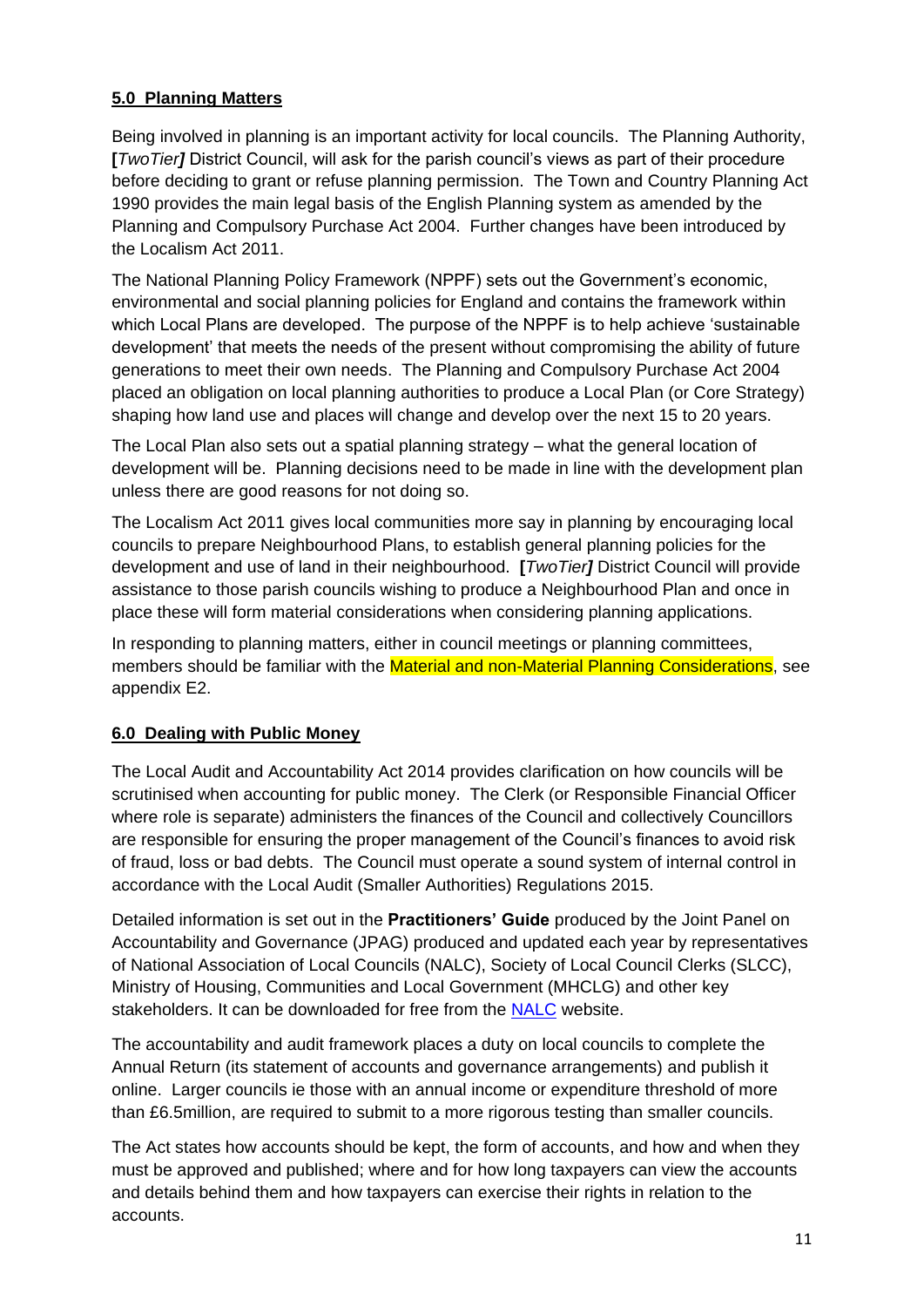#### The **Annual Return** is produced in three parts:

- 1. Part 1 is for parish councils that have had no financial transactions during the year
- 2. Part 2 is for parish councils where neither receipts nor payments have exceeded £25,000 in the year. These councils are known as 'Category 2 Authorities with Exempt Status' and may claim exemption from external audit, subject to certain conditions.
- 3. Part 3 is for all other parish and town councils. In addition, those councils with receipts or payments of more than £200,000 are subject to the external auditor's 'intermediate audit'.

Parts 2 and 3 have three numbered sections: j

- 1. The annual governance statement
- 2. The statement of accounts
- 3. The external auditor's certificate and opinion

The report from the independent internal auditor should also be included.

The council's finances are controlled by checking spending against budget plans regularly at council meetings. The council's own Financial Regulations (appendix D1) set out how the council will manage its finances and its overall system of internal control. As part of this, the Council appoints an independent and competent auditor to conduct an internal audit which is in turn reported with the accounts to the council for approval and to the external auditor.

Following the abolition of the Audit Commission, responsibility for appointing the external auditor was taken over by SAAA (Smaller Authorities' Audit Appointments). For local councils with an annual turnover of less than £25,000 (the 'exempt' councils) the **Transparency Code** sets out the procedure for public scrutiny of financial management.

As a member of the Council you are responsible for ensuring that the Annual Return accurately presents the Council's position regarding financial management. The council's financial position is presented regularly at council meetings when members can check spending against budget plans.

#### **6.1 Budget and Precept**

The Council is empowered to incur expenditure in the execution of its statutory powers. The majority of its funds are obtained in the form of a 'precept'; an amount set by the Parish Council and collected by the billing authority (**[***TwoTier]* District Council) from the parish council taxpayers as part of the annual council tax bill.

The precept is the amount required by the parish council, after accounting for any other income, to cover the costs it expects to incur in the financial year ahead and so it is important that an accurate budget is set for the proper carrying out of the Council's functions. The process for setting the **budget** (appendix D2) normally starts in October each year and the formal request for the precept is sent by the Clerk to the District Council in January, following whole council agreement on the amount required.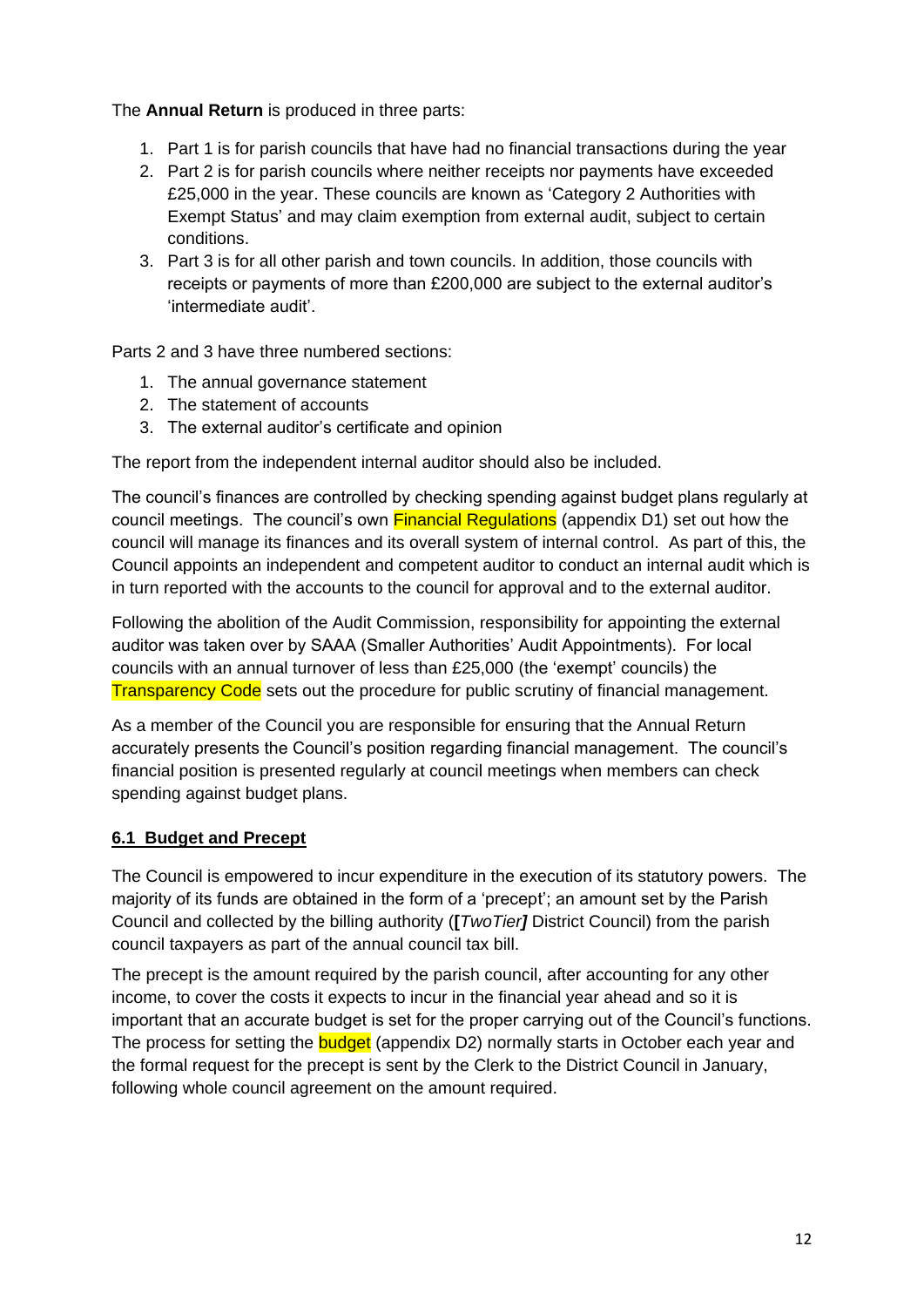#### **7.0 Handling Information 7.1 Freedom of Information**

The Freedom of Information Act 2000 allows the public access to certain types of information held by the Council. It does this in two ways:

- **-** public authorities are obliged to publish certain information about their activities; and
- **-** members of the public are entitled to request information from public authorities.

Requests must be in writing and contain the requester's name and address; email is acceptable and the Council must respond promptly and normally within 20 working days. The Council is entitled to make a charge, the details of which must be set out in its Publication Scheme which also sets out the type of information published and the manner in which it is published.

The Council does not have to respond to repeated or 'vexatious' requests if it has already responded to an identical or substantially similar request from the same person. There are some other exemptions which fall into the category of 'absolute exemptions' such as court proceedings or personal information that would breach the Data Protection Act. The Council then has a duty to consider whether disclosure is required in the public interest. Guidance is available from the [Information Commissioner's Office.](https://ico.org.uk/your-data-matters/your-right-to-get-copies-of-your-data/)

The Parish Council's policy on dealing with Freedom of Information requests is available on the parish council's website and from the Clerk. If you receive such a request, please pass on to the Clerk who has the delegated authority to deal with such requests.

#### **7.2 Data Protection**

All Councils hold a wide range of information and are required to notify the Information Commissioner of personal data it holds subject to certain exemptions. Personal data may be as simple as holding someone's name and address but in addition includes amongst other things details of complaints, lists of contacts, employee/personnel records and information provided for the purpose of placing a contract to which the data subject is a party. Images taken by CCTV systems can now also fall within the data protection regime. Since 25<sup>th</sup> May 2018 the council has been required to follow the General Data Protection Regulation, which provides greater security for individuals and requires town and parish councils to follow seven key principles:

- Lawfulness, fairness and transparency
- Purpose limitation
- Data minimisation
- Accuracy
- Storage limitation
- Integrity and confidentiality (security)
- Accountability

These principles should lie at the heart of your approach to processing personal data. For advice and guidance see [www.ico.org.uk](http://www.ico.org.uk/)

The council's Data Protection policy is available from the council's website and the Clerk.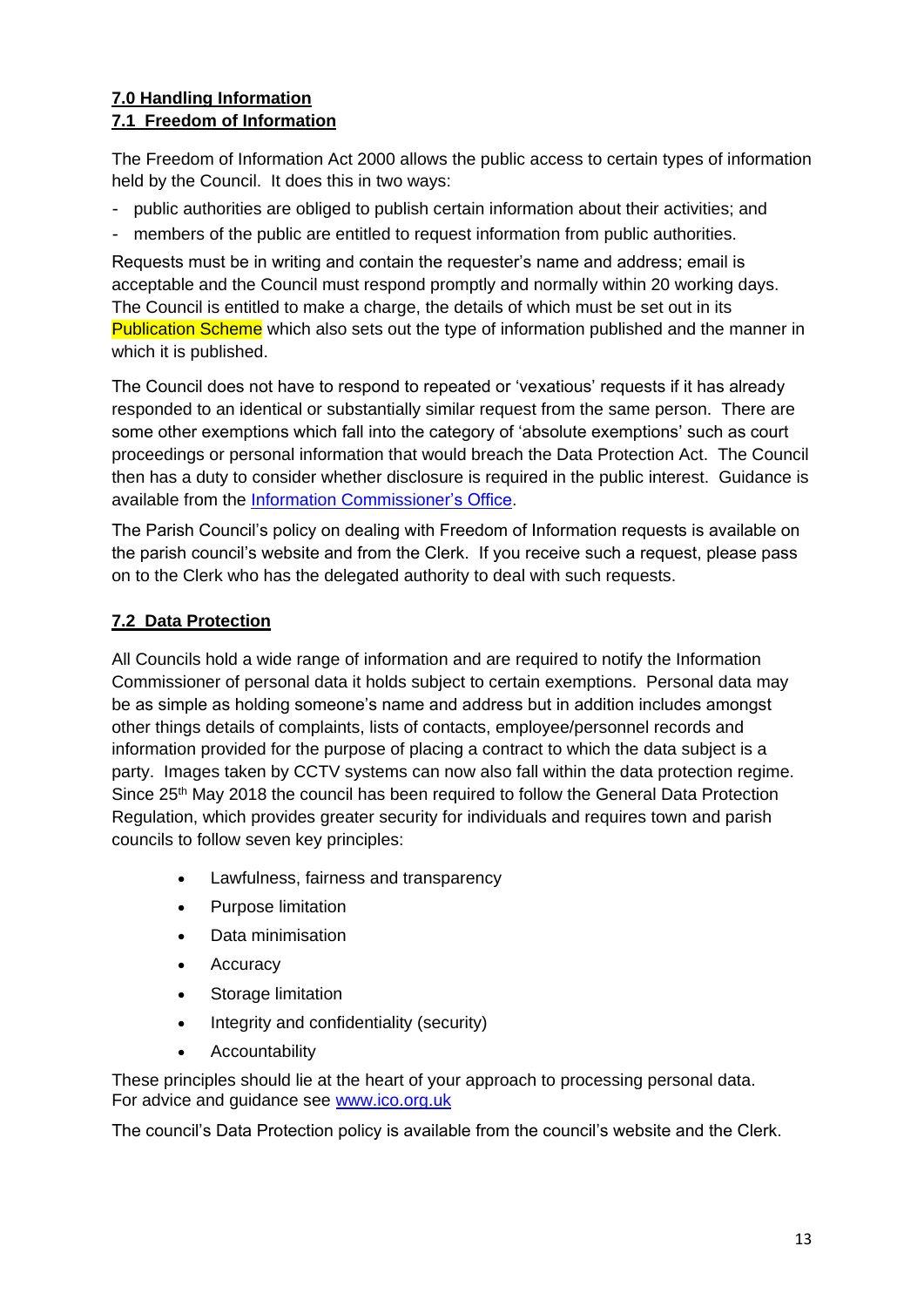#### **7.3 'Need to know'**

Councillors do not have an automatic 'need to know' for all council business and cannot claim an automatic right to see all council documentation and information. However, the council adheres to the requirement to be open and transparent thus if any information is withheld there will be a specific reason for doing so, see 7.4 below.

This is the NALC guidance for establishing whether a councillor has a 'need to know':

- If you are a member of a committee, you have the right to inspect documents or to obtain information relating to the business of that committee;
- If not a committee member you need to demonstrate why sight of the information in question is necessary to enable you to perform your duties as a councillor;
- The document/information will be withheld if a councillor's motives are indirect, improper, or ulterior;
- Councillors may not go on a fishing expedition in respect of council documents but should specify precisely what they require.

#### **7.4 Confidential Information**

Councils are expected to be open about all their decisions and actions; you have been entrusted with public funds and the council should be transparent in how those funds are spent. However, there will be occasions when disclosure of certain information would be contrary to the public good. It is lawful for the council to discuss certain matters such as those relating to members of staff and to legal disputes in confidential session, ie following a resolution to exclude members of the public from the meeting. Discussions relating to the placing of contracts are no longer required to be held in confidence unless there is risk of disclosing sensitive contractual information, eg hourly pay rate of contractors' staff.

The Council's Standing Orders and the Code of Conduct require Members and officers to maintain confidentiality. When a councillor is acting, or gives the impression as acting, as a representative of the council, a councillor is obliged to not disclose information which is confidential or where disclosure is prohibited by law. There are some exceptions, for instance if you are required to do so by law, where you have a person's consent or disclosure is in the public interest (justified in only very limited circumstances).

Improper disclosure of confidential information constitutes a breach of the Code of Conduct.

#### **7.5 Defamation and Privilege**

When making statements in council and committee meetings Councillors should be aware that they are subject to the general principles of law relating to defamation. As a general defence a councillor should show that any such alleged statement was made on a 'qualified' privileged occasion, when the councillor who makes the statement must show that the statement was made without malice and in pursuit of a public duty. If, upon investigation, the statement is found to be true then it is not defamatory at all, but if it is found to be untrue then privilege can be claimed if the Councillor acted without malice.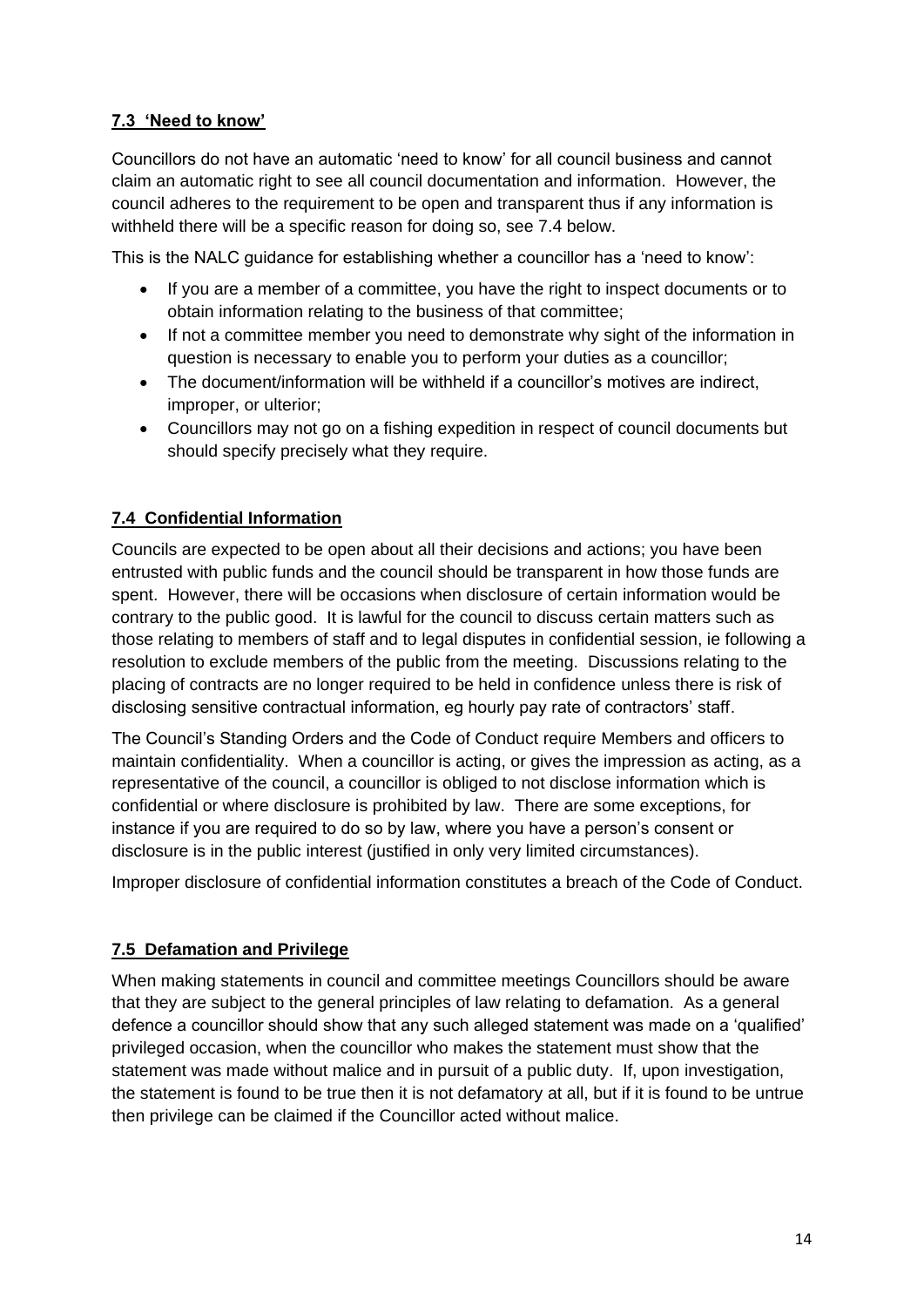#### **7.6 Press and Media**

#### **Dealing with the Press**

- Check the Council's policy on the issue of press statements.
- Seek help from the Clerk on how to handle individual press members
- Get to know the reporters who cover your area and those who are regularly present at Council meetings. Learn how to explain your views on issues and do not talk 'off the record' – some things are best kept unsaid!
- When approached either in person or on the telephone think carefully before you speak and ask for time to consider your reply if necessary.

#### **Dealing with the Media – radio, tv**

- Check your council's Media Policy.
- Seek help from your Clerk
- Think carefully about anything you say. Remember that it may well be reported and it may be your voice that says it! If necessary therefore ask for time to consider your reply and take appropriate advice.
- Be aware that the reporter has deadlines; for radio these are tighter than for newspapers – local radio has bulletins every hour.
- Remember that a recorded interview may be cut and edited in just the same way as a press report.
- Beware of radio reporters who ring you and say that they want to do a recorded interview immediately over the phone. Unless you are very confident ask them what they want to talk about and ring them back in ten minutes. Use this time to compose yourself, to decide what you are going to say and if necessary to take advice.
- When taking part in live broadcasts (including phone-ins) always agree beforehand what areas you will and will not discuss.
- Do your homework and learn all the facts before you go to the studio.
- Be honest in your answers. Even the slightest hesitation on air can sound like evasion, dishonesty or incompetence.
- Even if you do not know the answer to a particular question, it is better to admit that rather than make up something which may later seem improper.
- Broadcast appearances are best left to those who feel at home on radio or TV. Most of us need extra coaching, so if you are likely to be Spokesperson try to get broadcasting skills training.

#### **Dealing with Social Media – Facebook, Instagram, Twitter etc**

- Check your council's Social Media Policy.
- Unless authorized by the council, do not aver to be the council's spokesman.
- Keep your personal social media postings separate from council business.
- Consider how your words may be interpreted by others who may seek to harm you and/or the council.

#### **The Local Council Newsletter**

Beware of providing items for your local newsletter particularly if it has not been agreed by the Council that you have this authorisation. It is normally the Clerk who provides this information. If you do provide articles for inclusion remember that any views expressed should be clarified as being your own and anything you write must not bring your Council into disrepute. It is worth repeating here that the decisions made by your Council are made by the Council as a whole, even if you voted against a decision.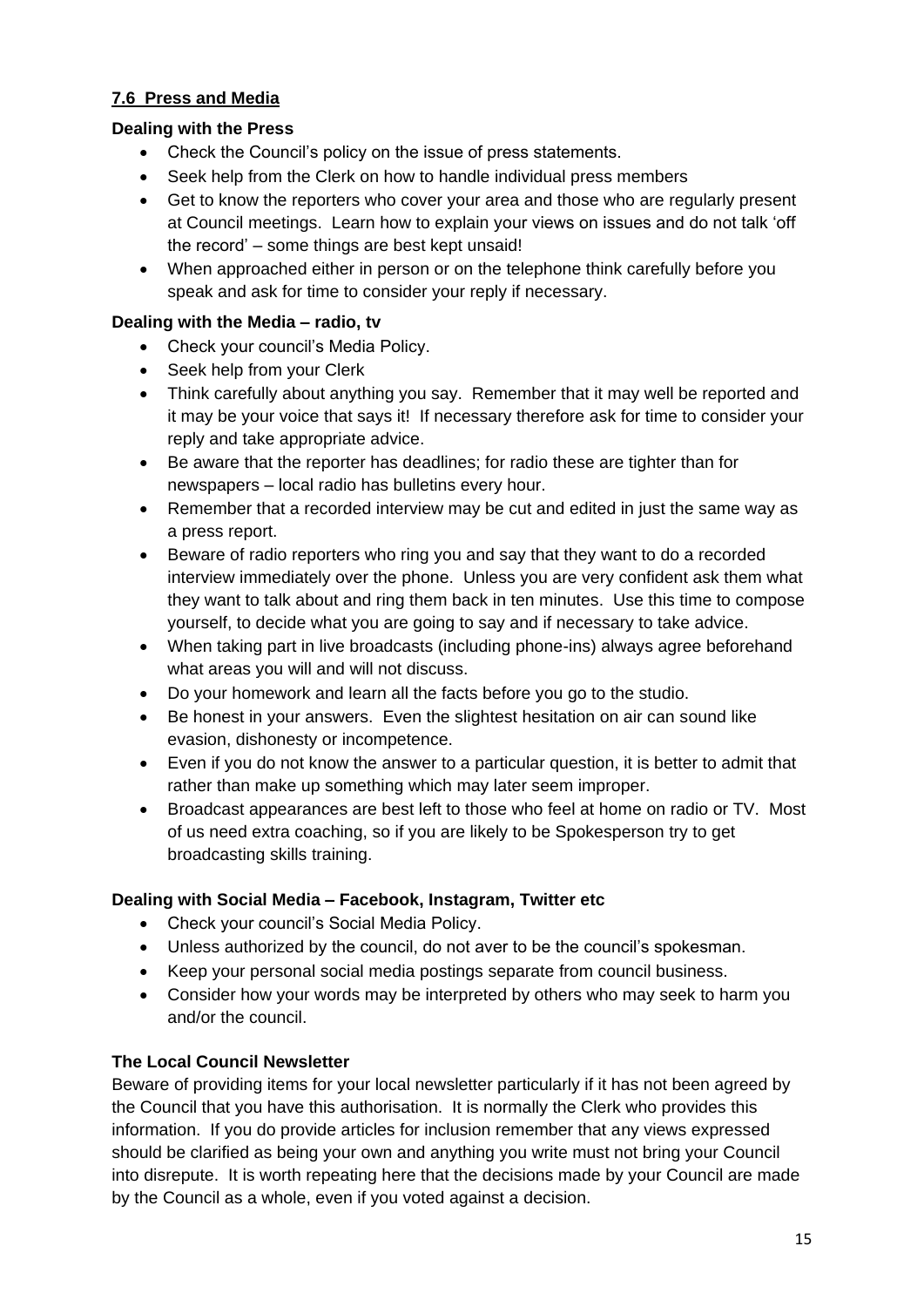#### **8.0 Members' Services**

Larger Councils may provide a support service for Members who require this such as access to photocopiers, printer, vending machines and meeting rooms. This will depend upon what has been agreed by the Council and services of this nature should not be taken for granted.

#### **8.1 Members' Allowances**

A local council may pay a basic allowance to its elected Members having taken into consideration any recommendations from the principal council's Parish/District Remuneration Panel and must publish at the end of the financial year any amounts paid. The Chairman may receive an additional Chairman's Allowance. Allowances may be taxable under the PAYE system and so records should be kept; however, with regard to the Chairman's allowance, many councils will apply for a dispensation from HMRC.

The Council is also required to consider the recommendations of the Remuneration Panel regarding the payment of travel expenses for approved duties and **[**in the case of this parish council this is limited to approved attendance outside of the parish area.**]**

Councillors have the option of whether or not they wish to take such allowances. **[**At Your Town or Parish Parish Council members have opted to note the Panel's recommendations but to pay the 'historic' Chairman's Allowance if required and currently pay travel expenses at £0.45 per mile.**]**

#### **8.2 Training and Development**

Councillors will be informed of any available training or briefings they are expected or invited to attend. Induction Training for councillors is available via [Worcestershire County](https://www.worcscalc.org.uk/training/)  [Association for Local Councils](https://www.worcscalc.org.uk/training/) and other training providers as advised by the Clerk.

Councillors are encouraged to attend training and development when offered to develop their knowledge and skills in carrying out their role. Some training may incur a small cost whilst other events/briefings may be free. **[**The council's Training policy is available on the website and from the Clerk.**]**

Skills needed: Councillors require many skills to carry out the various aspects of their role effectively. Councillors are required to listen, question, consult, negotiate, deal with conflict and make objective assessments. Contact the clerk if there are personal skills you wish to develop, for instance public speaking, use of IT etc.

#### **9.0 Managing Risk**

The Health & Safety at Work Act 1974 places a duty on Councils as employers to protect the health and safety of its employees and the visiting public. This includes maintaining the safety of any places of work, the working environment (including equipment), without risks to health for which the Clerk will undertake appropriate risk assessments. The Equality Act 2010 imposes obligations on Councils as employers along with wider obligations to the public to ensure access to services, including permanent physical adjustments to premises and meeting rooms.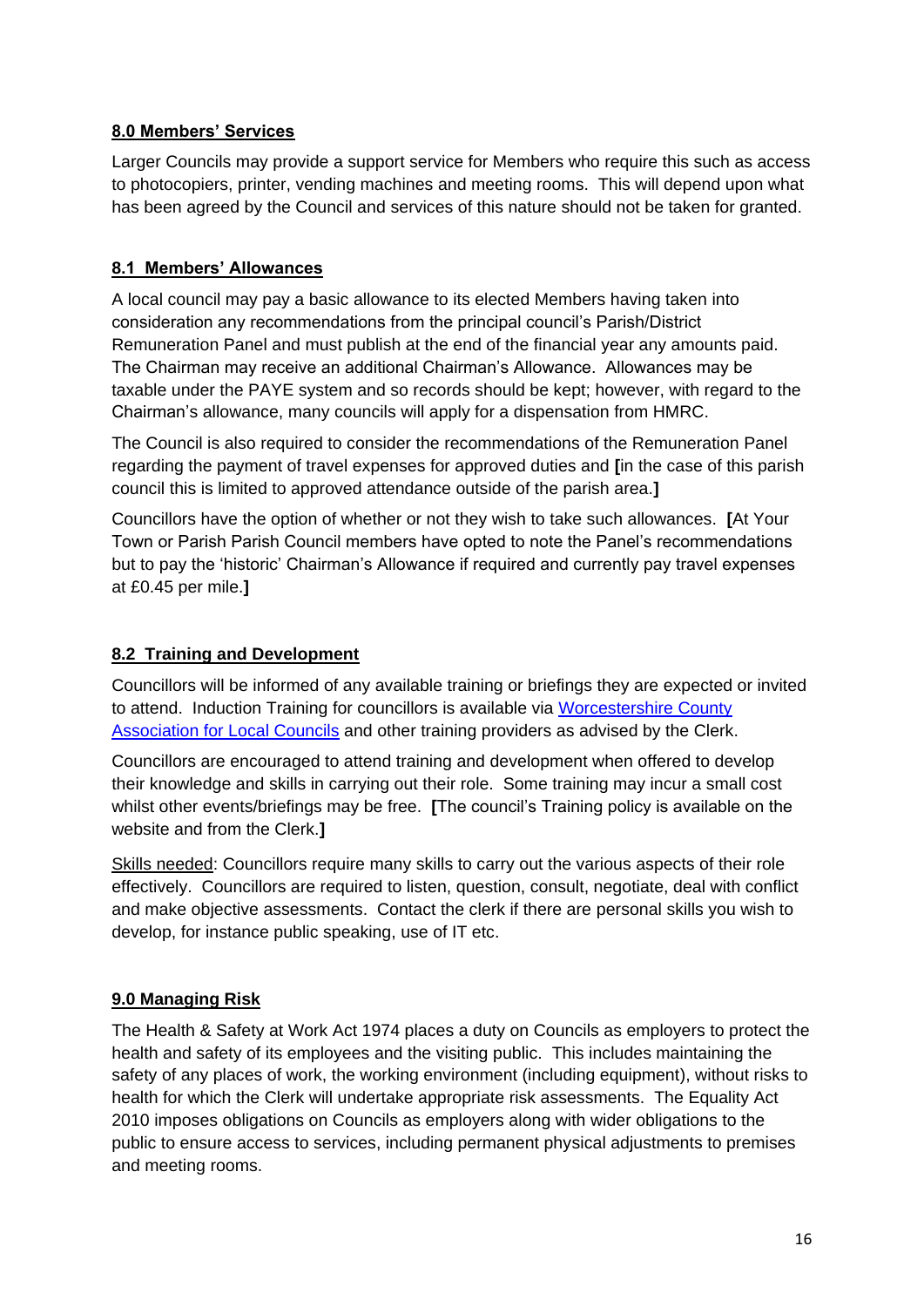#### **9.1 Insurance**

The Council undertakes a review of its risks annually. Using the Asset Register as a guide, the Council will identify the level and severity of any likely risk and take appropriate steps to manage the consequences which include reviewing its insurances prior to renewal date.

Policies normally cover core risks, such as property and public liability in addition to mandatory cover for Employers' Liability, Fidelity Guarantee (employee dishonesty), and Hirer's Indemnity. Other optional cover taken out by **[**Your Town or Parish**]** Parish Council includes cover for money, personal accident (assault), officials' indemnity, libel and slander, legal expenses. The schedule of insurance is available from the Clerk.

#### **10.0 Local Council Award Scheme**

NALC's [Local Council Award Scheme](https://www.nalc.gov.uk/our-work/improvement-and-development/local-council-award-scheme) was created in 2014 and is managed on behalf of local councils by the Improvement and Development Board (IDB). It exists to encourage local councils to do their best and it provides a framework for supporting all local councils to meet their full potential.

The scheme consists of three levels:

- The Foundation Award demonstrates that a council meets the minimum requirements for operating lawfully and according to standard practice. This level should be achievable by all town and parish councils.
- The Quality Award demonstrates that a council achieves good practice in governance, community engagement and council improvement. This level and Quality Gold requires the same two criteria that are needed for the adoption of General Power of Competence to be met before they can be achieved:
	- a) Two-thirds of members must have stood for election (not co-opted members)
	- b) The Clerk must have achieved CiLCA or equivalent qualification
- The Quality Gold Award demonstrates a council is at the forefront of best practice and achieves excellence in governance, community leadership and council development.

#### **11.0 Useful Contacts and Sources of Advice**

- Your Clerk it is the Clerk's job to receive information and to keep the Council informed. Your Clerk can also seek help through membership of the Society of Local Council Clerks (SLCC.co.uk)
- Worcestershire County Association of Local Councils: [https://www.worcscalc.org.uk](https://www.worcscalc.org.uk/)
- The National Association of Local Councils: [https://www.nalc.gov.uk](https://www.nalc.gov.uk/)
- Your county's organisation for volunteers: [https://www.comfirst.org.uk](https://www.comfirst.org.uk/)
- Your County Council: [https://www.worcestershire.gov.uk](https://www.worcestershire.gov.uk/)
- *[TwoTier* District Council (*TwoTier*.gov.uk)**]**

#### **12.0 Useful Publications**

- [Worcestershire CALC](https://www.worcscalc.org.uk/) Councillor's Companion (will need log-in)
- NALC's 'The Good Councillor's Guide'
- 'Being a Good Employer A Guide for Parish and Town Councils' NALC, SLCC
- Governance and Accountability for Local Councils: [A Practitioners' Guide](https://www.nalc.gov.uk/library/our-work/jpag/3223-practitioners-guide-2020/file)